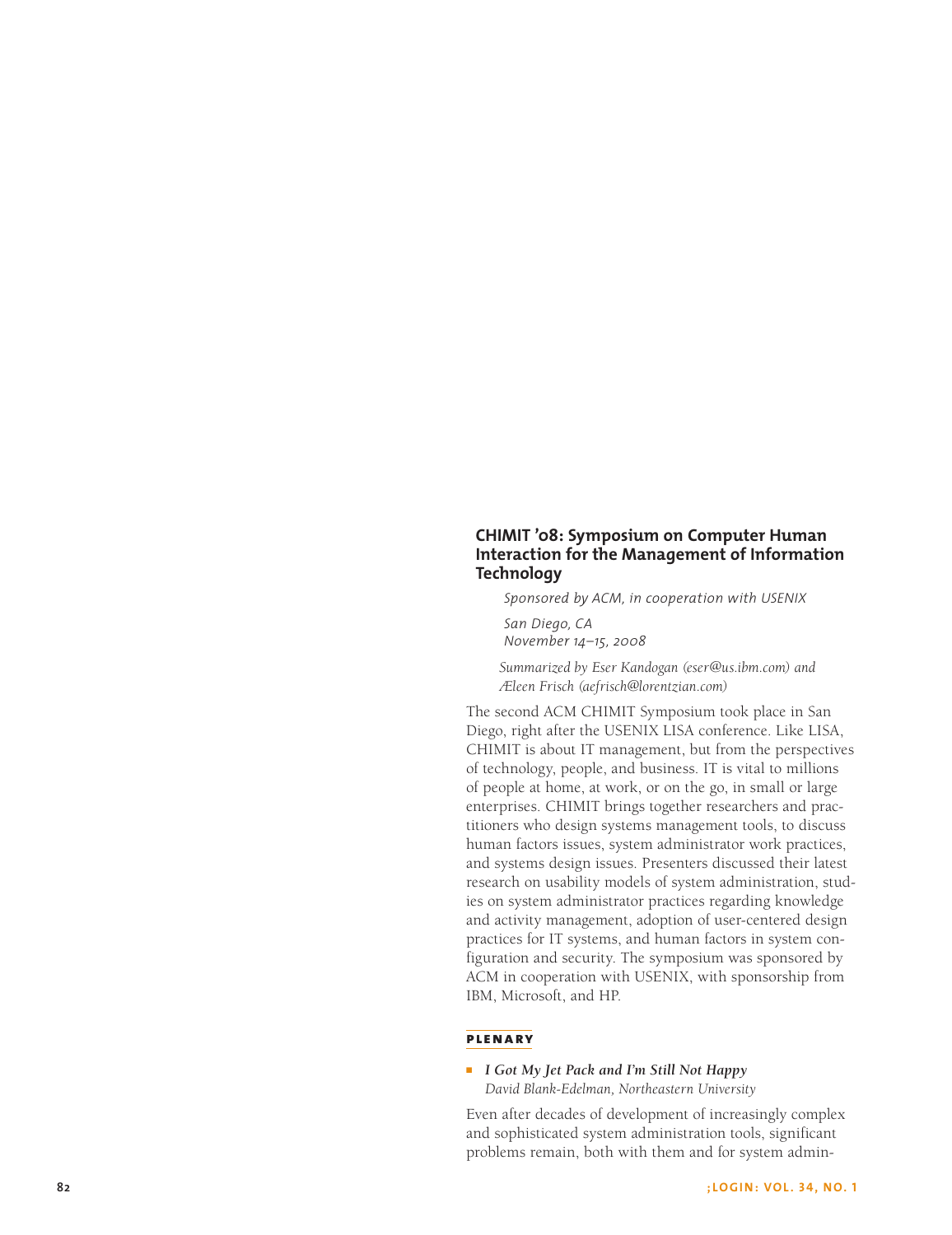istration in general. Historically, the tools used by system administrators have barely kept up with the challenges of the field, and the continuing promises of solutions from new tools and new interfaces have provided little but temporary and limited relief. Offerings in this area have been like the jet packs referenced in the title. Jet packs are now available—for a substantial price—but they fly neither high nor far and are a far cry from the devices envisioned in so many science fiction stories. Similarly, grand promises of innovative and cool solutions to system administration problems being just around the corner have been realized only as minute and mostly insignificant changes in interface look and feel.

Blank-Edelman highlighted the challenges still facing system administrators by reviewing a series of relationships to other fields that he has presented in the past. These comparisons both highlight the problems faced by system administrators and suggest innovative lines of approach for further investigation and thinking. For example, system administrators are like veterinarians in that they must diagnose and correct problems with systems which cannot answer direct questions (unlike doctors), for which there is little in the way of instrumentation (unlike auto mechanics), and which must generally remain functioning while being treated/modified. Looking at the diagnostic processes used by vets as well as the ways they are trained (classroom instruction combined with clinical practice) suggests directions for both system administration education and training and the sorts of tools that would be most helpful but that currently do not exist. Blank-Edelman also considered similarities to sex therapists and to storytellers and sign language interpreters, in order to illuminate challenges and potentially fruitful approaches and directions for diagnostic, debugging, and communication issues in system administration.

#### **papers: work practice**

<sup>n</sup> *Work Practices of System Administrators: Implications for Tool Design*

*Nicole F. Velasquez, IBM; Suzanne P. Weisband, University of Arizona*

Recognizing that system administrators are special computer users and potentially have different user requirements, the authors conducted field studies in which they shadowed system administrators as they did their work, and they interviewed several administrators to develop a model of user satisfaction geared specifically to system administrators. Their findings indicated that many of the tools available to system administrators were not always practical for their work environments, given the complex, risky, and large-scale operations common in most locations. Although the administrators expressed a preference for CLI tools, the main issue was not the interface technique but the ability to get what administrators want done quickly and accurately.

Based on their studies, the authors developed a model that took into account system qualities such as flexibility, scalability, accessibility, speed, and reliability and information qualities such as accuracy, completeness, format, and currency. The authors argued that their model provides an opportunity to improve system management tools by linking system design attributes to end-user satisfaction.

**EXEC 12 Understanding and Supporting Personal Activity Manage***ment by IT Service Workers Victor M. Gonzalez, University of Manchester; Leonardo Galicia and Jesús Favela, CICESE*

Multi-tasking is common to all knowledge workers. Those involved in IT services face particularly challenging situations: their work environment is typically crisis-driven, with tight deadlines and long hours. To help IT service workers, the authors developed a personal activity management tool, taking into account the characteristics of IT service work. They developed a workflow model to guide the design of their tool, based on three fundamental aspects of personal activity management: (1) capturing and listing commitments; (2) flexible definitions and execution of work environments; and (3) constant review of commitments. Thus, their model has five meta-activities: capture, classify, focus, manage, and revise, each of which is implemented in separate modules in their tool. In a study with four IT services workers over a period of eight weeks, they found that their personal activity management tool is primarily used as a central repository, complementing email and calendar.

<sup>n</sup> *Towards Virtualizing the Helpdesk: Assessing the Relevance of Knowledge Across Distance Kevin F. White, Wayne G. Lutters, and Anita H. Komlodi, University of Maryland, Baltimore County*

System administrators are working in increasingly heterogeneous environments, which require in-depth knowledge to manage such complex systems. To increase employee efficiency and reduce costs, managers of IT in large organizations deployed organization memory systems to preserve and reuse expertise within an organization. Small businesses, however, depend on external sources of support. The authors presented research to understand the efficacy of forming partnerships for information-sharing among noncompeting businesses, specifically on employee satisfaction with documentation as the distance between information seeker and source increases. They presented findings from their study of five diverse research sites. A semi-structured interview with IT staff included questions regarding origin, clarity, usefulness, quality, accuracy, authority, and competence of the information source. Their findings suggest that in building partnerships it is critical to understand the abilities of employees beforehand and make an appropriate match. Differences in overall quality were argued to result from incongruent levels of education, training in technical writing, and general abilities. Authors also found that in-house documentation often contained subtle contextual cues which may lead to increasing satisfaction when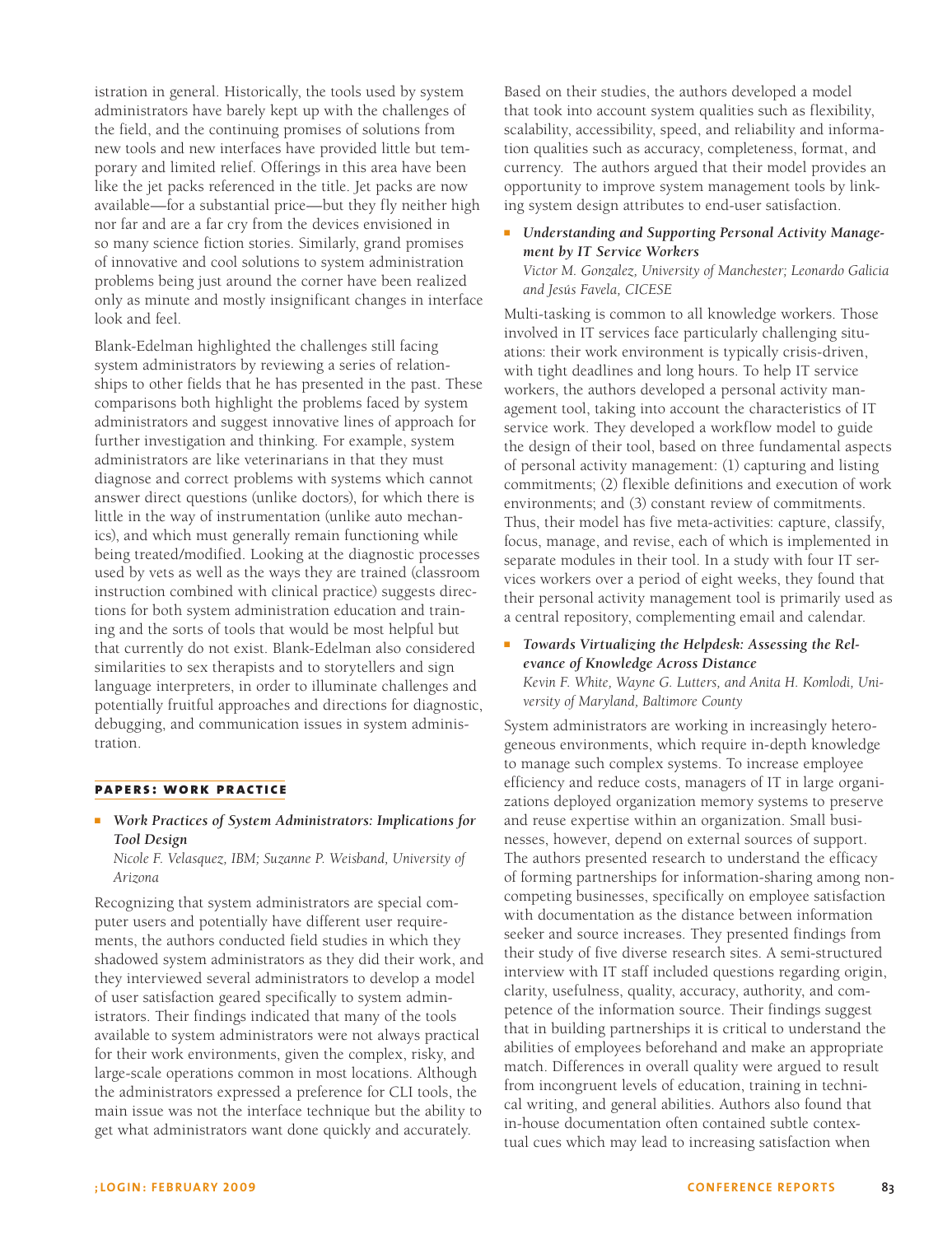authorship abilities are matched. Thus authors argued that if appropriate training is provided there is more value to fostering internal sharing of documentation.

## **papers: tools**

<sup>n</sup> *Sysadmins and the Need for Verification Information Nicole F. Velasquez, University of Arizona, Alexandra Durcikova, University of Arizona*

In this paper the authors argue that traditional usability metrics may not be appropriate in system administration. Given that system administrators work in complex and risky environments, they often need powerful but also informative and credible tools. The authors studied the relationship among task complexity, task risk, and information verification activities in GUI tools. They examined whether tasks with greater complexity would lead users to verify information from another source, and, if so, whether there would be an increase in the amount of verification information paralleling task complexity. They also examined if similar hypotheses would hold for task risk. Their findings suggest that higher-complexity tasks led users to seek verification information. Regarding task risks, they did not find a significant factor contributing to information verification. Authors do caution about the small sample size of their experiment but argue that tool designers should consider credibility beyond usability.

**n** *Information Displays for Managing Shared Files Tara Whalen, Elaine G. Toms, and James Blustein, Dalhousie University*

File-sharing problems in the workplace may hinder collaboration among co-workers and security of information sources. The authors argue that a solution could be to improve presentation of file-sharing settings and activities. They conducted two studies. The first used a group cardsorting activity, an icon-labeling task, and a questionnaire to examine how users currently label file-sharing concepts and interpret icons. Results of the first study suggest that an arrow label did not appropriately indicate file activity and that that there is little overlap between people- and filerelated concepts. File-sharing concepts such as "sent" were not clear from an iconic representation alone. The first study was conducted with a small focus group, but the second study surveyed a larger pool. According to the survey for pull-oriented sharing, the words "opened" and "accessed" were very popular, while for push-oriented sharing, there was only one clear favorite: "sent."

## **experience reports**

■ *Strategies to Influence and Accelerate Adoption of User Centered Design Best Practices in a Company Vijay Agrawal and Ken Chizinsky, Cisco Systems, Inc.*

Cisco Systems has over 150 products with user interface aspects, most of which did not incorporate User Centered Design (UCD) methodology in their software development processes, resulting in many inconsistencies in look and in functionality. The goal of the central User Experience Group was to change this by making it easier for development groups to do so. They began by developing a set of application UI guidelines based on a large number of interviews, surveys, and product studies. They also provided consulting services to product teams in order to ensure that the guidelines resulted in maximally usable products. Initially, the group encountered resistance due to increased costs and emphasis on features over UCD compliance. The group devised strategies for overcoming such resistance and lowering the adoption barrier by engaging product teams early in the design cycle, building a design pattern library and support tools that made building compliant interfaces easy and efficient, and creating instrumentation for measuring the positive impact of compliance. These strategies have enabled the group to achieve significant success, with over 40 teams adopting the design patterns and tools.

## <sup>n</sup> *Configuration Tool Development Experiences Narayan Desai, Argonne National Laboratory*

Desai and coworkers are the authors of the Bcfg2 configuration management tool. They have worked on Bcfg2 and its predecessor, Bcfg, for almost six years. The design of the earliest versions focused on implementation of features based on the team's considerable expertise with system administration. It paid little direct attention to usability and interface design (due in part to their lack of HCI experience). User feedback resulted in substantially more time and effort going toward usability-related aspects of the tool as it developed over time. With Bcfg2, usability became an equal partner to functionality, with the team successfully prioritizing the usability side of design tradeoffs.

## **plenary**

# <sup>n</sup> *Human-Centered Design: Finding the Sweet Spot Among the Many Stakeholders in the Design of a Complex System William B. Rouse, Tennenbaum Institute, Georgia Institute of Technology*

Human-Centered Design is a systematic process that ensures balanced consideration of concerns, values, and perceptions of all stakeholders in the design of a complex system. This is important because the success of a product usually depends on a wide range of players, including designers, developers, and, of course, users. The goal of this process is to find a sweet spot that will delight the primary stakeholders and at the same time foster acceptance of the design by secondary stakeholders. Rouse argued for a topdown approach where the issues related to the viability, acceptability, and validation are given appropriate attention at the beginning of the design process. He suggested two principles to guide the design: plan top-down and execute bottom-up. Rouse argued that planning too late and executing too early are typical problems in failed designs.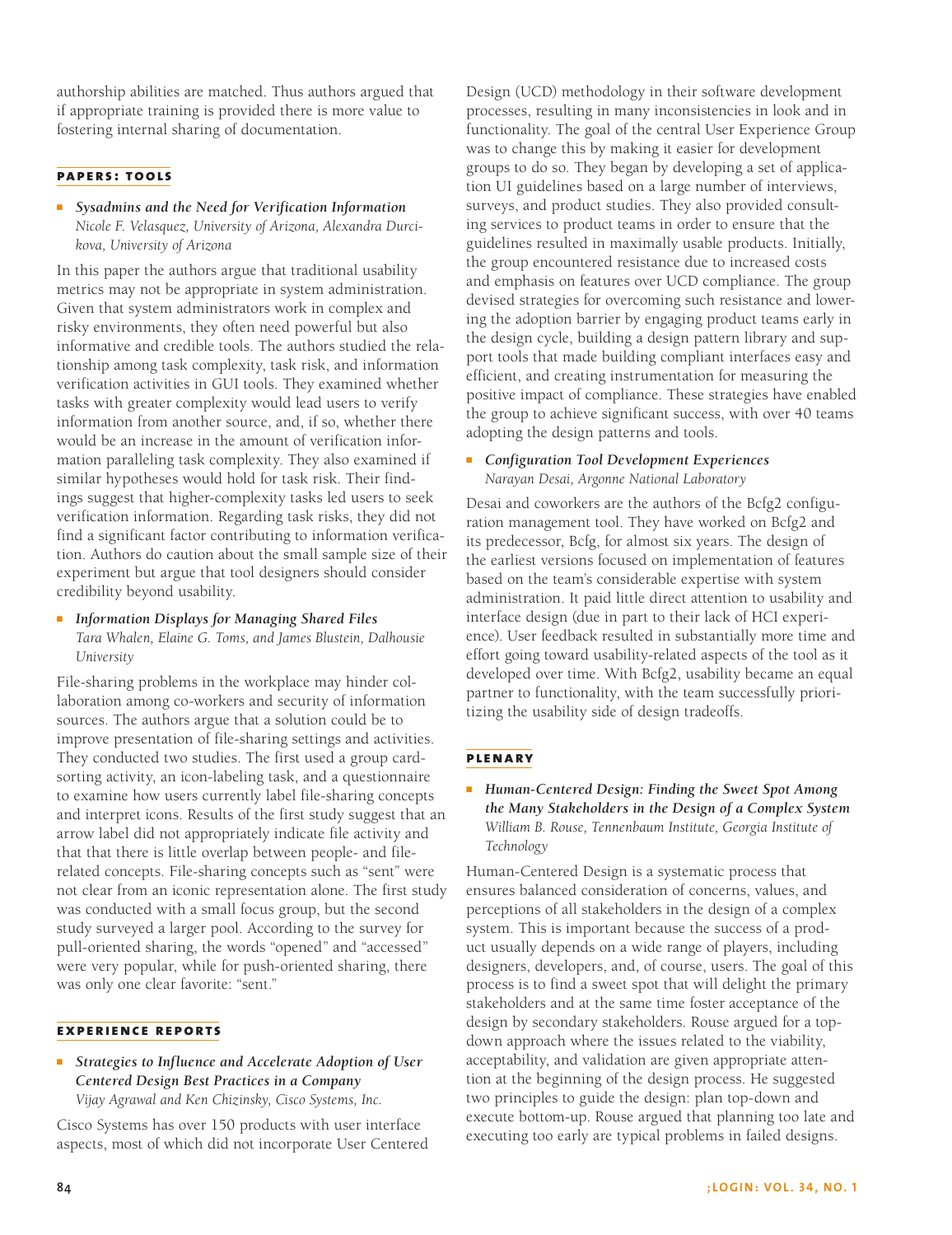He suggested four phases: (1) a naturalist phase, in which stakeholders are identified and their roles and concerns are understood; (2) a marketing phase, in which solutions are introduced and viability, acceptability, and validity are planned; (3) an engineering phase, in which issues related to conceptual design and technological realities are sorted and evaluation, demonstration, verification, and testing are planned; (4) a sales and service phase, focused on remediating problems, recognizing further opportunities, and maintaining relationships. Rouse provided three examples to demonstrate human-centered design based on his framework: an intelligent cockpit design, a tradeoff analysis tool, and a strategy and planning tool.

#### **invited talk**

■ *Ergonomic Issues in System Configuration Paul Anderson, University of Edinburgh*

System configuration is a challenging area in many ways. One of the most basic is the problem of specification. A typical problem is usually expressed in a high-level, general way—e.g., we need another Web server—which must ultimately be implemented by acquiring and configuring a variety of hardware and software components, and then also be maintained over time. The difficulty of this general problem becomes clear when such a scenario is multiplied by thousands of computer systems, each with its own set of tens to hundreds of software applications and the resulting hundreds to thousands of parameters all interacting with one another. Add users and administrators into that mix, and things become very complicated very quickly, generally far beyond the scope and capabilities of the available tools.

Anderson described how configuration languages can make such situations better or worse. He described seven levels of configuration abstraction, ranging from precise and complete specification of each operation at one extreme (e.g., copy this disk image onto those machines, then set these parameters to these values, and so on) to a general statement of requirements at the other end (e.g., configure enough mail servers to provide an SMTP response time of *x* seconds). He went on to discuss the current and potential degrees of automation possible for each level, as well as how configuration management tools can aid in identifying and mediating configuration and functional conflicts. An ideal system would allow for decision-making by both humans and intelligent modules, including cross-vetting of decisions and suggestions.

#### **posters**

A diverse set of work presented in the posters session included field research on IT management software deployment, studies on policy-based IT automation, complexity management in middleware systems, challenges in data

mining models, design of dashboards for lifecycle management, analysis of workflow management systems, and an analysis of the SAGE salary survey regarding teamwork among IT staff.

#### **papers: security**

**• Network Authentication Using Single Sign-On: The Chal***lenge of Aligning Mental Models Rosa Heckle, Wayne G. Lutters, and David Gurzick, University of Maryland, Baltimore County*

Information security is of particular concern to healthcare organizations. The authors made an ethnographic study of single sign-on technology use in healthcare. They found that often users' mental model of how the single sign-on technology functions was incorrect. They argued that a significant factor contributing to this result was the inappropriate presentation of the technology to healthcare professionals by the IT staff. Specifically, they identified a mismatch between the system model and user mental models, which were formed by users' past experiences, word-of-mouth, and various brochures and presentations during the introduction of the technology. From the beginning, the IT staff took the simplistic view that users only cared whether they would still authenticate as they had in the past; staff therefore focused on backend considerations of the technology. Users, however, believed that they would have one password across all their applications. This led to significant user dissatisfaction with the technology and in turn brought the problem to the attention of the help desk. Recognizing the misalignment of mental models eventually led to improved satisfaction.

■ Guidelines for Designing IT Security Management Tools *Pooya Jaferian, David Botta, Fahimeh Raja, Kirstie Hawkey, and Konstantin Beznosov, University of British Columbia*

The usability of security management tools is critical for the effectiveness of security staff. The authors presented a survey of design guidelines for security management tools based on prior work and their own studies. They identified several categories, including task-specific organizational complexity, technology complexity, and general usability guidelines. Those guidelines included: making tools combinable; supporting knowledge sharing; using different presentation and interaction methods; using multiple levels of information abstraction; providing customizability; helping task prioritization; providing communication integration; facilitating archiving; providing appropriate UI for diverse stakeholders; flexible reporting; supporting large workflows and collaboration; making manageable, easy-to-change configurations; and supporting rehearsal and planning, automatic detection, and error messages. They also identified the relationships between these suggestions and provided some information to help users identify the importance of these guidelines to their own tools.